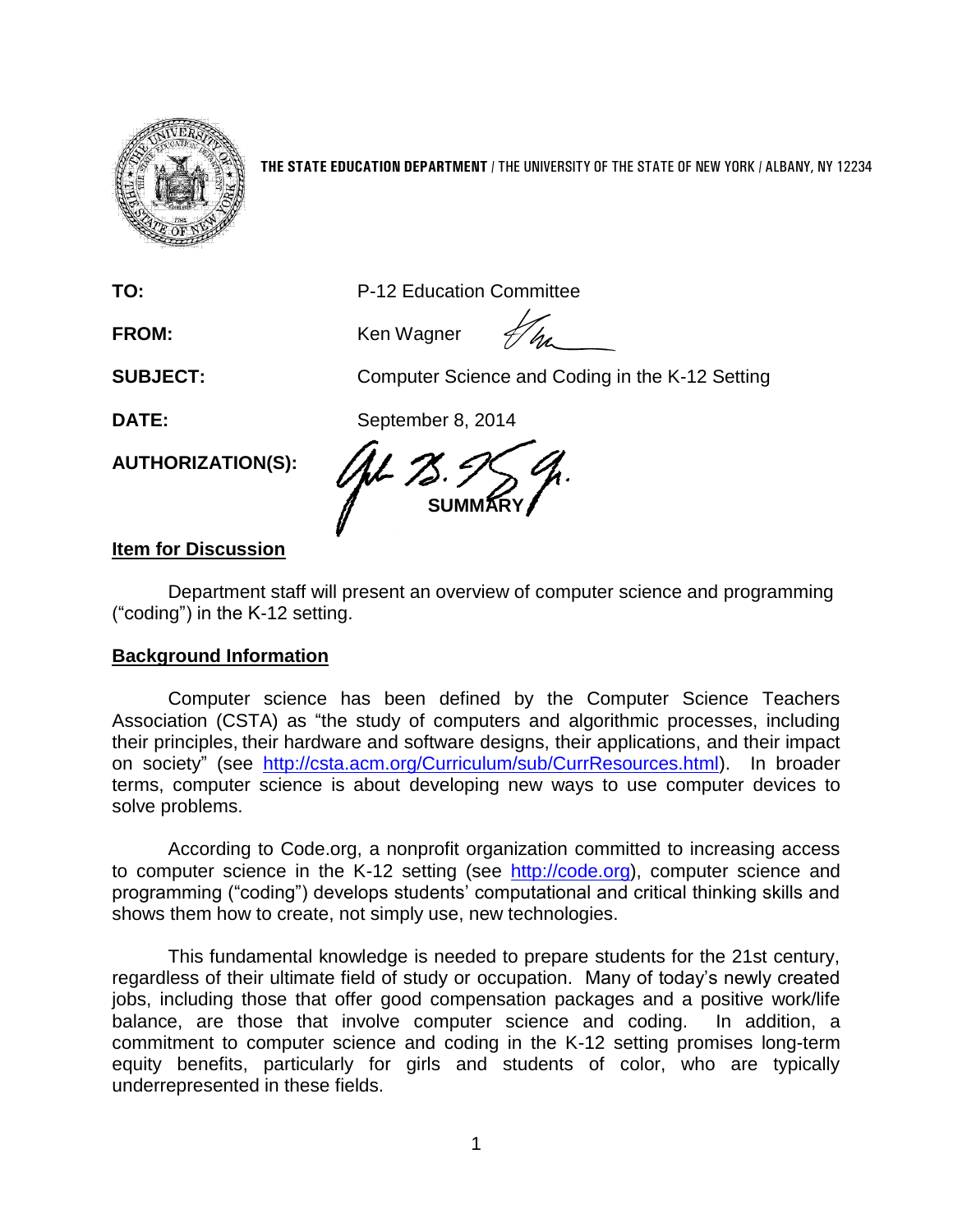#### **Using Courses in Computer Science to Meet Diploma Requirements**

New York's current graduation requirements call for 22 units of credit at the commencement level, including three units of credit in both mathematics and science. Although courses in computer science can be used for elective credit, there are provisions in Commissioner's Regulations §100.5 through which courses in computer science may be used to meet the math or science diploma credit requirements.

Section 100.5(b)(7)(iv) of the Commissioner's Regulations allows diploma credit to be granted for specialized courses. A specialized course is a course that meets the requirements of a unit of credit as defined in Section 100.1(a) and the New York State commencement-level learning standards as established by the Commissioner. A specialized course develops the subject in greater depth and/or breadth and/or may be interdisciplinary. After passing the required New York State assessment or approved alternative in mathematics, science, or English language arts, the remaining units of credit required in that discipline may be in specialized courses.

Further, §100.5(b)(7)(iv)(j) states that the State learning standards in technology may be met either through a course in technology education or through an integrated course combining technology with mathematics and/or science. A commencement-level course in technology education may be used as the third unit of credit in science or mathematics, but not both.

The above provisions give flexibility to the districts to use courses in computer science to meet the unit of study requirements for either mathematics or science, including local course offerings or other programs such as AP Computer Science A.

### **Teacher Certification**

According to the 2012-13 BEDS collection, approximately 1,100 teachers identified Computer Studies as their primary teaching responsibility. In contrast, data on teacher certification indicate that only about 115 teachers possess specific Computer Technology or Computer Technology 7-12 certification. This difference indicates that the vast majority of K-12 instruction in computer science and coding is provided by teachers certified in other areas, such as math, business, or the sciences.

### **Computer Science Programs in New York State**

There are over 100 approved Career and Technical Education (CTE) programs in New York State within the Information Technology and STEM career cluster areas that appear to have the potential to offer aspects of computer science, such as coding, including programs with offerings in advanced accounting, computer animation, gaming, and web design.

In addition to the approved CTE programs, New York school districts are beginning to incorporate instruction in coding into existing programs. For example, the